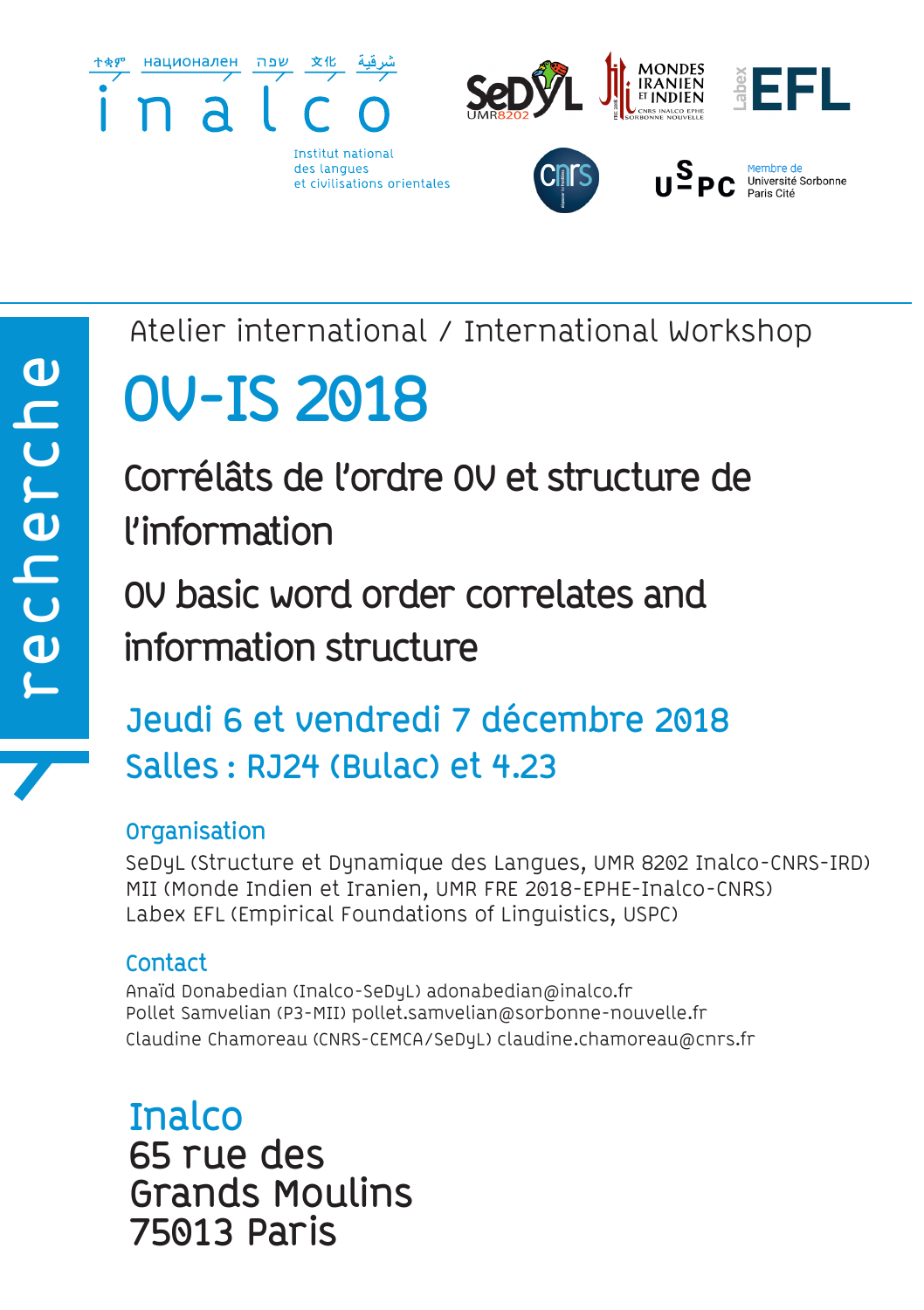# **Argumentaire/pitch**

**Studies on (S)OV basic word order (head final VP) have pointed out several correlations concerning other word order properties in SOV languages (Greenberg 1963, Dryer 1992 and sqq) but also apparently non-related morphological (agglutination) or various syntactic (Haider 2014) properties. It has been suggested that SOV basic orders display a clear inclination toward discourse configurationality (Kiss 1995), which could be related to a universal trend for a preverbal focus position. Major languages illustrating this situation were Hungarian, Japanese and Korean. Since the 2000s, extensive work by Stavros Skopeteas on Information structure has led to the extension of these questions to new areas, like Caucasus and Meso-America.**

**The Workshop brings together linguists interested in these issues in different areas, and having first-hand access to languages under study, as well as specialists of non OV languages as a control sample. It aims to be a first step toward a further in-depth comparative study of the phenomena under discussion, in various perspectives (especially testing and explaining more general typological correlations, accounting for word order and syntactic variation from a diachronic and areal point of view), and in all relevant languages (with some emphasis on Western Asia and Mesoamerica). We would also like to discuss the extent to which a given language can be labelled as SOV, when it also displays alternative orders are identified in a language (MC vs SC in German ; OV and preverbal focus vs VO and post-verbal focus in Georgian and in Eastern Armenian), and how Information structure correlations are involved in the debate.**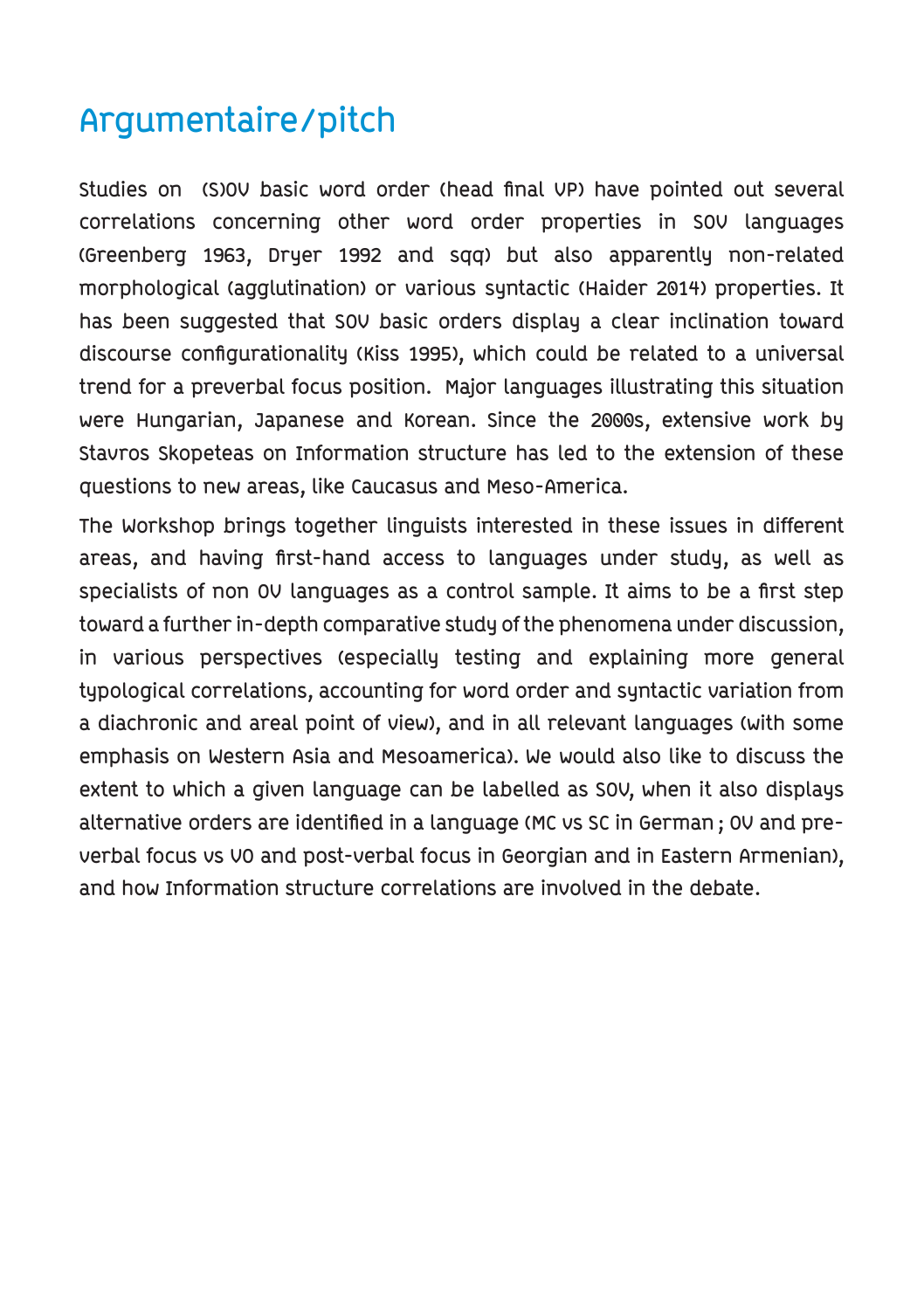# **Thursday, December 6 / Jeudi 6 décembre 2018 - BULAC salle RJ24**

#### **9h15-10h00**

**Welcome coffee / Accueil (second floor mezzanine deuxième étage)**

**10h00-11h00 Keynote lecture Stavros Skopeteas (University of Gottingen)**  Narrow Focus in V-final languages

#### **11h00-11h35**

**Hossep Dolatian (Stony Brook University), Nikita Bezrukov, (University of Pennsylvania)** Affix order & information structure: Mobile affixes across Western Armenian

#### **11h35-12h10**

**Victoria Khurshudyan (Inalco, SeDyL)** Cleft constructions in Modern Eastern Armenian

#### **14h00-14h35**

**Agnès Korn (CNRS, MII)** 

Goals and other post-verbal arguments in Balochi and Bashkardi

#### **14h35-15h10**

**Annie Montaut (Inalco, SeDyL)** Shahid Kapur-ERG a.acheté 5 millions-de un duplex: que sont ces objets 'post-rhème' des langues dites SOV?

#### **15h10-15h45**

**Katherine Hodgson (Inalco, SeDyL)** Preverbal and postverbal focus in the matrix clause of Eastern Armenian relative constructions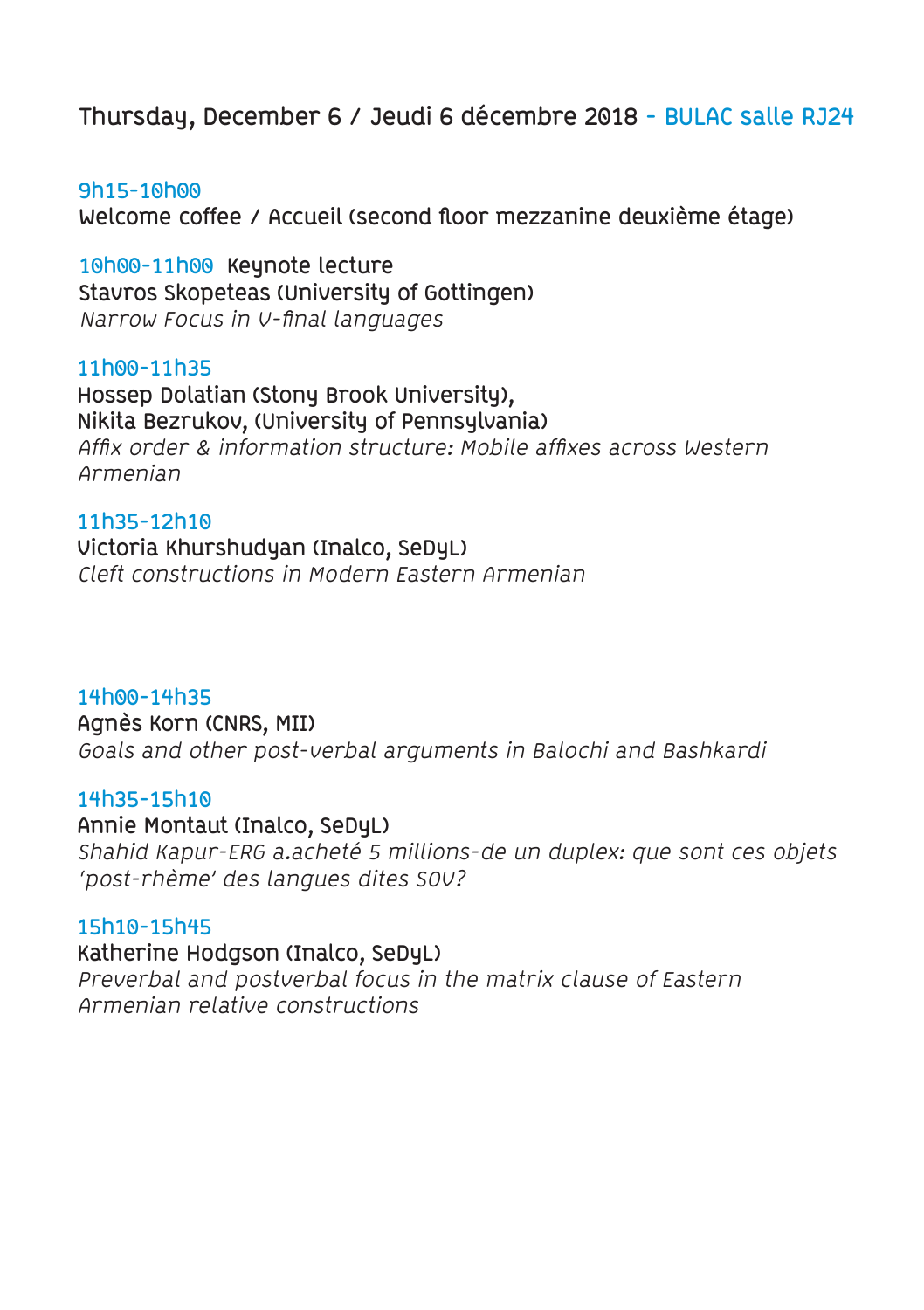# **Thursday, December 6 / Jeudi 6 décembre 2018 - BULAC salle RJ24**

**15h45-16h10 Coffee break / Pause café (second floor mezzanine deuxième étage))**

#### **16h10-16h45**

**Pegah Faghiri (Universität zu Köln), Pollet Samvelian (Sorbonne-Nouvelle - MII)**  Focal objects in the postverbal domain: SOV and SVO orders in Eastern Armenian and Persian

### **16h45-17h20**

**Tabita Toparlak (Sorbonne-Nouvelle)** Are they focusless sentences in Western Armenian? Evidence from prosody

**17h20-17h55 Anaïd Donabedian (Inalco, SeDyL)** OV/VO variation in Western Armenian and IS correlates

**18h00-18h30 : Discussion**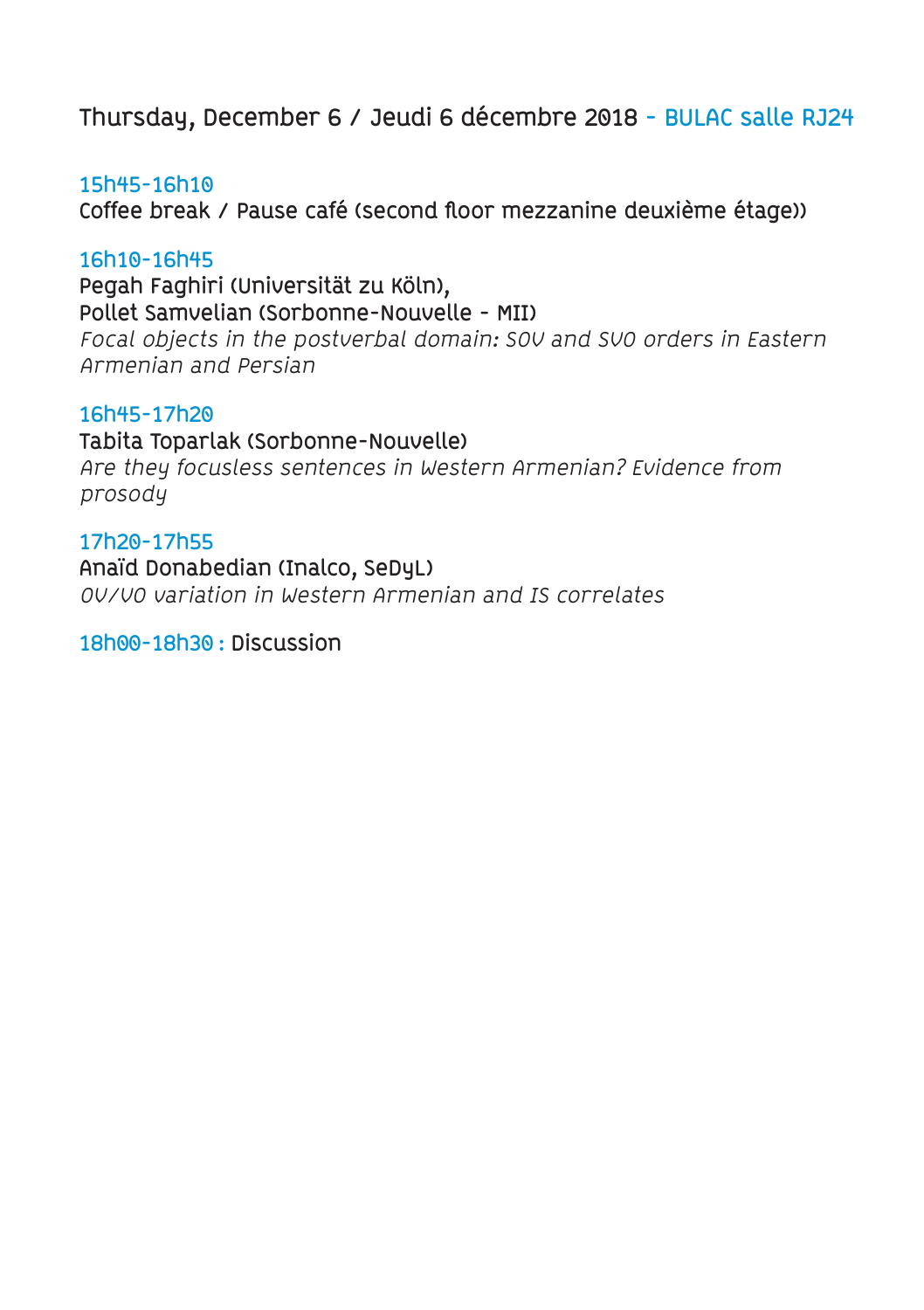# **Friday, December 7 / Vendredi 7 décembre 2018 - Inalco Salle 4.23**

**09h30-10h30 Keynote lecture Ioanna Sitaridou (University of Cambridge)**  Never just contact: The rise of final auxiliaries in Asia Minor Greek

**10h30-11h05 Martine Vanhove (CNRS, LLACAN)** OV vs VO in Beja

**11h05-11h20 Coffee break / Pause café**

**11h20-11h55 Marie Benzerrak (Inalco, SeDyL)** La structure de l'information en rama

**11h55-12h30 Claudine Chamoreau (CNRS-CEMCA/SeDyL)** Constituent order flexibility, differential case marking, and focus in Pesh

**12h30 – 14h00 Lunch / Déjeuner**

**14h00-14h35 Odile Roth (Inalco, CRLAO)** A preliminary investigation on preverbal polar question marker i in spoken Jinghpo

**14h35-15h10 Marie-Anne Moreaux (Inalco, Ertim)** L'allemand, langue V2, OV, ou ni l'un ni l'autre ?

**15h10 - 15h30 Coffee break / Pause café**

**15h30 - 16h05 San-San Hnin Tun (Inalco, Lacito)** Information Structuring Discourse Particles in Spoken Burmese

**16h05-16h40 Amina Mettouchi (EPHE, CNRS-LLACAN)** Of chickens and eggs : Objects as constructs in Kabyle (Berber)

**16h40 - 17h30 : Final discussion - Conclusion**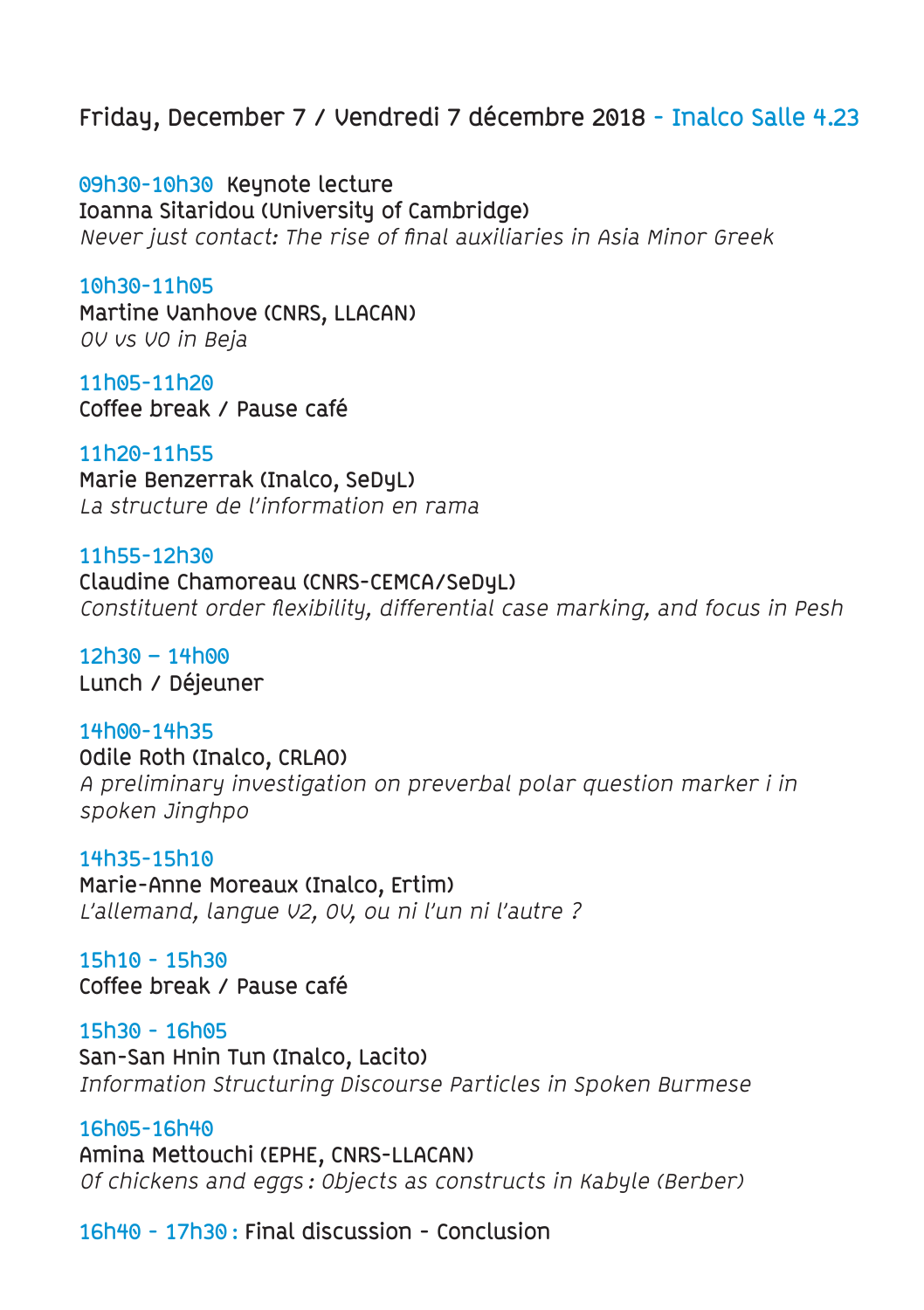### **Marie Benzerrak (SeDyL-INALCO) La structure de l'information en rama**

Le rama est une langue de la famille chibcha parlée par une trentaine de locuteurs sur la côte atlantique du Nicaragua. L'objectif de cette présentation est de montrer comment le rama, ne possédant pas de marques morphologiques spécifiques pour exprimer les topics et les focus, se sert de l'ordre des constituants comme stratégie pour coder la structure de l'information grâce à plusieurs manipulations.

Le rama est une langue SOV comme le montrent les critères tant fréquentiel (98% des propositions transitives sont à verbe final) que syntaxique (le rama se comporte comme les langues OV selon certaines corrélations syntaxiques). Cependant, une certaine flexibilité existe. La configuration à verbe final autorise une flexibilité de l'ordre entre le sujet et l'objet. L'objet peut se déplacer devant le sujet pour marquer une proéminence à travers un focus ou certains types de topics (réactivation d'un topic ou introduction affirmée d'un nouveau topic). Le rama permet donc la séparation du verbe et de son objet.

Les quelques instances de phrases à verbe initial et à verbe en position intermédiaire codent elles aussi la structure de l'information mais sont réservées à des topics utilisés dans le but de désambiguïser une situation (antitopic) ou de contraster des topics (topic contrastif). Cette position est le plus souvent accompagnée d'indicateurs prosodiques.

Le rama reflète donc certaines caractéristiques particulières des langues à verbe final concernant les corrélations entre l'ordre des constituants et la structure de l'information. Dans cette langue on peut vérifier les tendances des langues OV sur le positionnement des focus à la périphérie gauche. Le rama permet également de discuter des tendances dans le comportement des langues OV sur les questions du domaine post verbal et de la proximité entre le focus et le verbe.

### **Nikita Bezrukov (University of Pennsylvania), Hossep Dolatian (Stony Brook University) Affix order & information structure: Mobile affixes across Western Armenian**

Affix order and information structure are largely independent linguistic processes. Affix order is often determined by factors such as templates, semantic scope, frequency, and so forth; while information structure is marked syntactically by different word order configurations or prosodically through intonational contours. We study a mobile affix in Western Armenian dialects which blurs this distinction. Depending on the dialect, this affix is positioned based on templates, phonology, or syntax-semantics (information structure). Based on recent field work, we analyze what factors control the positioning of this affix and how it provides robust evidence for phonologically-conditioned and syntacticallyconditioned affix mobility.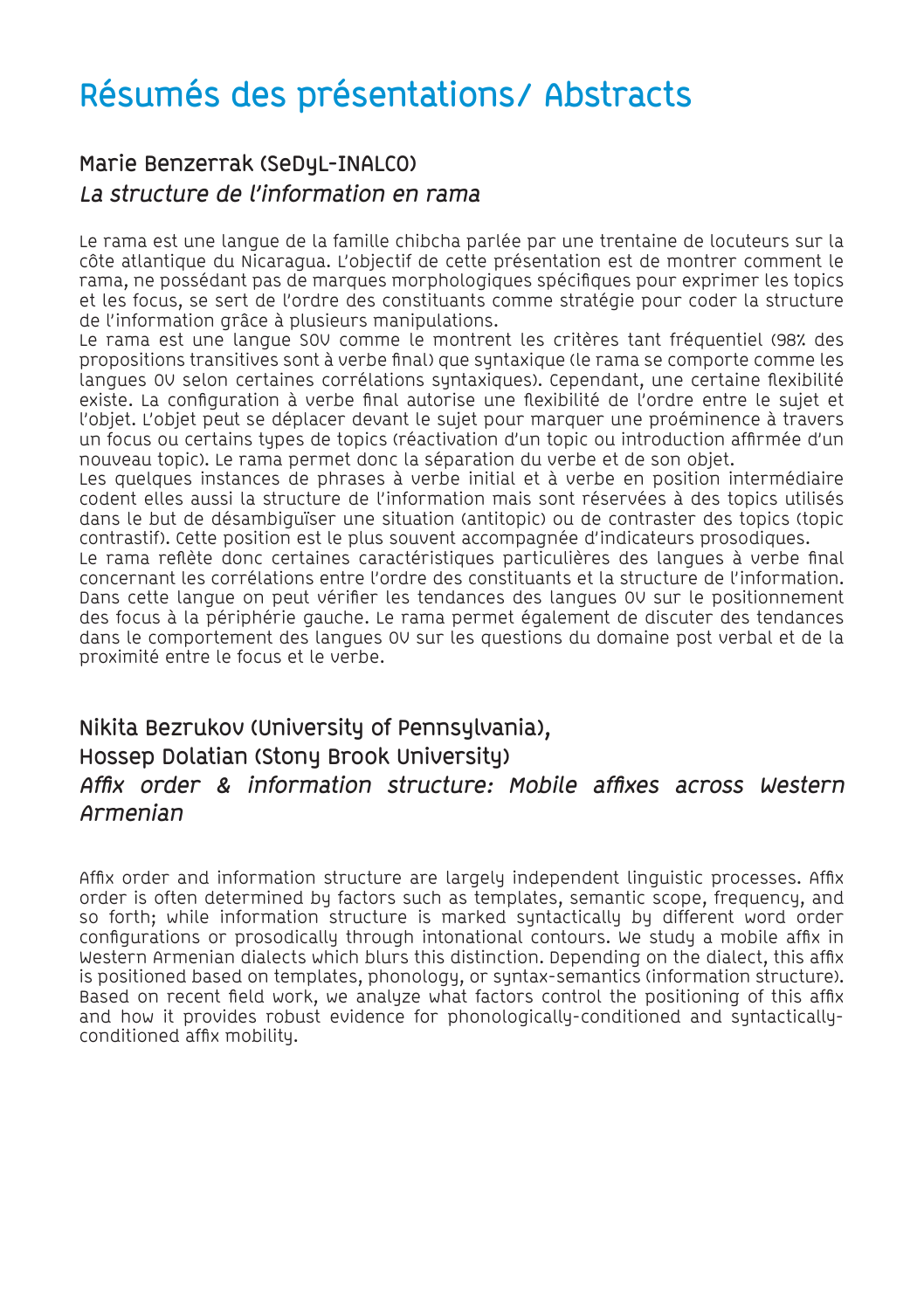# **Claudine Chamoreau, (CNRS - CEMCA, SEDYL) Constituent order flexibility, differential case marking, and focus in Pesh**

The aim of this talk is to offer a first analysis of the correlation between the flexibility of constituent order, the differential (ergative and absolutive) case marking, and the expression of focus in Pesh, a Chibchan language spoken in Honduras. Pesh is a SOV language that also allows some change in constituent order. When the order is SOV, following a principle of economy the ergative and absolutive case markers are not normally used. However, a change in the order triggers the use of these markers. The change in the order and the morphological codification of the absolutive and ergative cases are caused less by the need to indicate the syntactic functions or semantic roles (that is, the distinction between agent and patient) than by the wish to structure the information. Each type of focus (for prominence, new information, selective or corrective focus) takes a specific position, preverbal or postverbal and adjacent or not to the verb.

# **Anaïd Donabedian-Demopoulos (Inalco - SeDyL) OV/VO variation in Western Armenian and IS correlates**

Western Armenian and Eastern Armenian are both considered to be head final OV languages, what is confirmed by several congruent features of the language (i.-e. preverbal relative clauses).

One of the correlates of Verb final order is the preverbal focus position already mentioned for Turkish, Basque, Japanese, Korean and other OV languages, including languages of the Caucasus, as reminded in Comrie 1984, and the afterthought status of postverbal components, confirmed by the prosody and the fact that sentences with postverbal component remain grammatical of this component is removed.

However, this issue is often discussed in the literature and several authors assume that the neutral order in Modern Armenian could be VO, arguing that at the level of clause syntaxis head-final order is challenged by available alternative strategies (i.-e. inherited postverbal finite relative clause strategy along with contact-induced non-finite preverbal relative clauses). As well, similarly to what is described in Skopeteas & Fancelow 2010, postverbal position may also be a focused one, although with different properties.

For those issues, Western Armenian and Eastern Armenian present both similarities and differences, Eastern Armenian being more discussed that Western Armenian.

This paper will be a first attempt to make an overview of the parameters correlated to OV-VO selection strategy based on a spoken corpus collected among 6 native speakers using the stimuli 1-147 of the questionnaire on Information Structure (Skopeteas et al. 2006).

#### **References mentioned in the abstract**

Comrie B. Some Formal Properties of Focus in Modern Eastern Armenian. Annual of Armenian Linguistics, 1984, 5: 1-21.

Skopeteas S, Fanselow G. Focus in Georgian and the expression of contrast. Lingua. 2010;120(6):1370-1391.

Skopeteas S, Fiedler I, Hellmuth S, et al. Questionnaire on Information Structure: Reference Manual. Interdisciplinary Studies on Information Structure. Vol 4. Potsdam: University of Potsdam; 2006.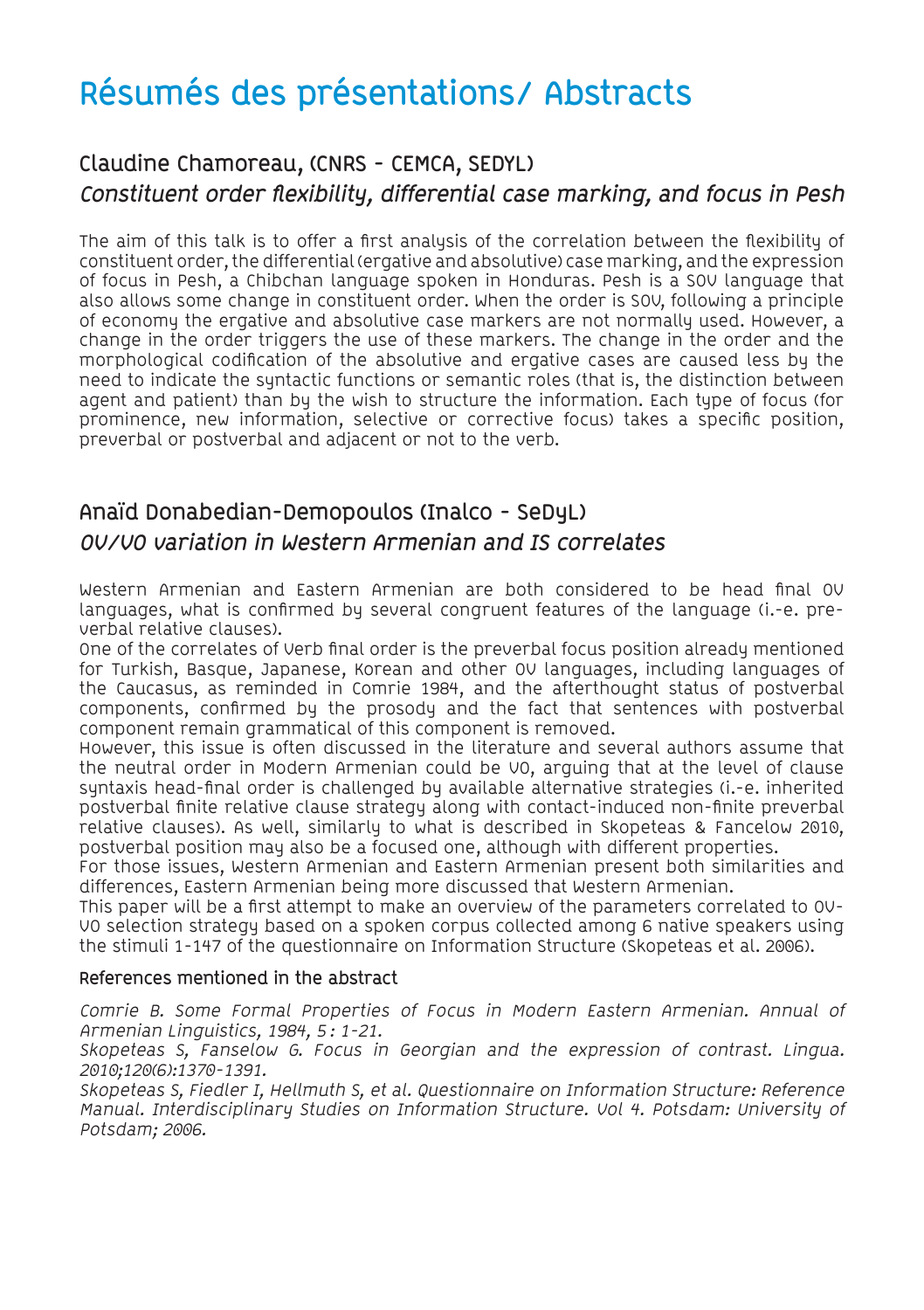# **Pegah Faghiri (Universität zu Köln), Pollet Samvelian (Sorbonne-Nouvelle-MII) Focal objects in the postverbal domain : SOV and SVO orders in Eastern Armenian and Persian**

East Armenian and Persian are both considered to be SOV languages with relatively free word order. In Persian, except for a limited class of objects (ex. sentential and 'goal' oblique arguments; to simplify) focal objects cannot appear in the SVO order. Only backgrounded objects are allowed in the postverbal domain. Furthermore, previous corpus and experimental studies have shown that non canonical SOV orders, including SVO, are marginal in written Persian. In contrast, pilot corpus explorations in East Armenian show that non SOV orders are relatively frequent, in particular, the SVO order, which interestingly does not seem to be limited to non focal or back-grounded objects. In this paper, we present primary experimental data to explore the distribution of SOV (vs. SVO) order in East Armenian in a comparative perspective.

# **San San HNIN TUN (INALCO - LACITO)**

#### **Information Structuring Discourse Particles in Spoken Burmes**

There is a general consensus that in "free" word-order languages such as Hindi, Japanese, Korean, Turkish, the word order structures the information being conveyed as a topic or focus of the sentence. Burmese can be said to belong to the same category, given that except for the verbal complex that always occupies the final position in a sentence, the rest of the elements can appear in any order. That said, it has been found that it is not always straightforward to differentiate a topic from a focus in a normal connected speech. In fact, it has been observed that Information-Structure sensitive particles are a prominent feature of SOV languages.

Given the obvious premise that when something is said, it is always said by someone to someone, it is clear that for any given language, information structure can better be understood by examining not only syntactic functions but also discourse functions such as attitudinal aspects involving the speaker towards his/her message or towards his/ her interlocutor(s). In Burmese, such information is expressed through the use of lexical items called "particles" - bound morphemes that are always attached (post-positionally) to another lexical item. Some particles serve grammatical functions but not all, nor always. Most particles do not have a one-to-one equivalent in English since their semantic value is highly contextual. This study aims at identifying a number of discourse particles in Burmese that serve as key elements in a construction of information structure, in the frameworks of discourse analysis and corpus linguistics based on a corpus of 250 000 words in contemporary spoken Burmese comprised of recordings of spontaneous as well as non-spontaneous speech (e.g. radio plays, film scripts). Our findings suggest that it is not the word order but rather the discourse particles, which play a more prominent role in Burmese IS. As such, this study highlights the importance of socio-cultural aspects that seem to have strong impact on the construction of IS.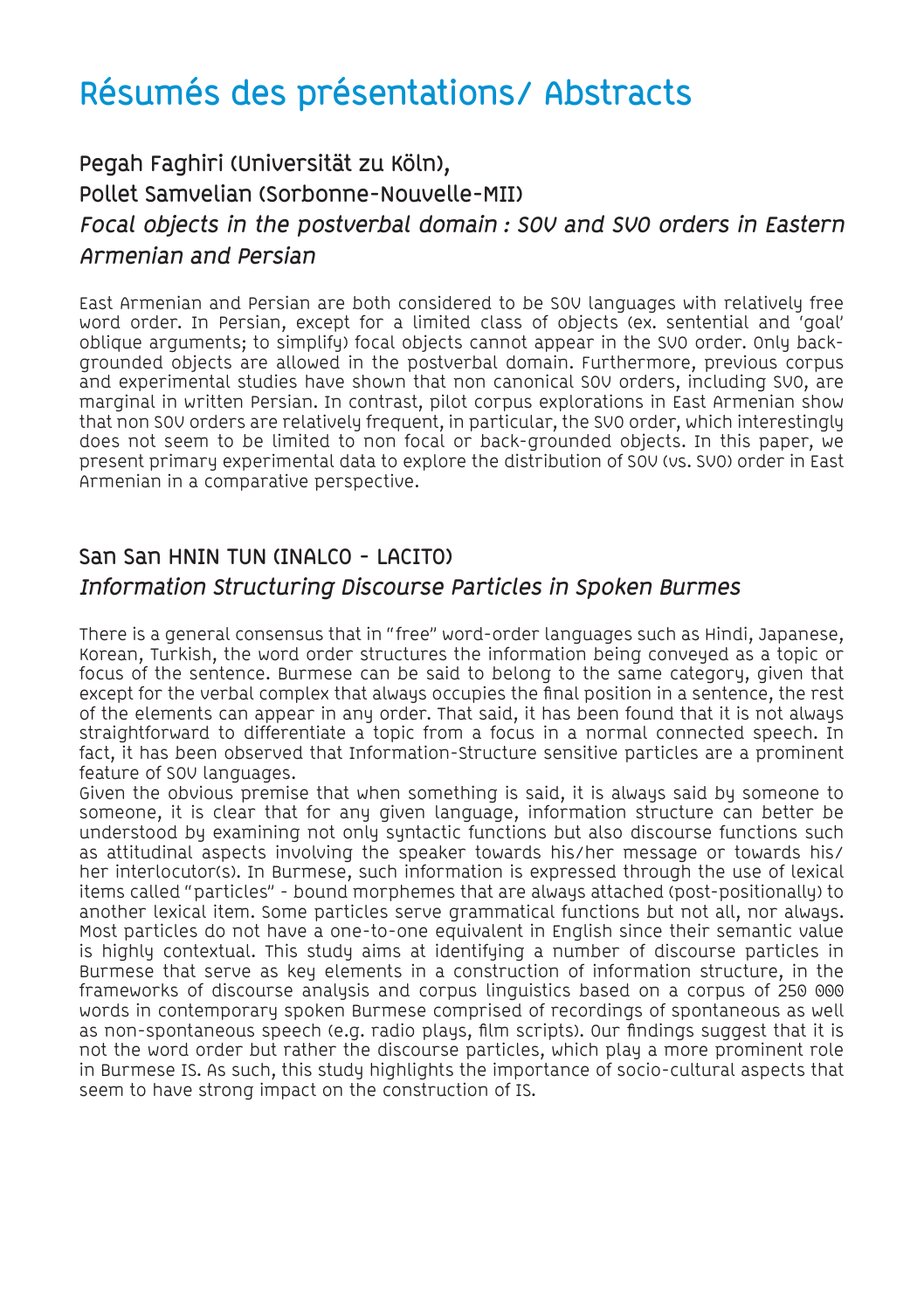# **Katherine Hodgson (Inalco-SeDyL) Preverbal and postverbal focus in the matrix clause of Eastern Armenian relative constructions**

Overall, there is a 67% - 33 % preference for preverbal over postverbal focus, but actually, in most dialects (Ararat, Mush, Gyumri, Paraka) the preference is much stronger (about 80% pre- 20% post). The exceptions are Khoy and Bayazet, where it is approximately 50-50. Main factors are :

Having finite vs non-finite RC : MC subjects and objects are somewhat more likely to have postverbal focus when they have a finite RC than a non-finite RC (subjects: 37% post with NF, 54% post with F, DO 50% post with NF, 56% with F). MC predicates (i.e. forms where the verb is just the auxiliary) overwhelmingly have preverbal focus, whether the RC is finite or non-finite (88% for NF, 89% for F). For the other MC GRs, numbers are too small to be sure. Grammatical relations : With NF RC, subjects have a somewhat lower proportion of postverbal focus than objects (37% vs. 50%), but when there is a finite RC, there is no significant difference. Locative, time and instrumental all have 50-50%, but the numbers are small. Ablative, postpositional object and destination have a strong preference for postverbal position (87-100%) but again, the overall numbers are small. Thus we have approximately 50-50% for subjects, objects, location, time and instrumental, while predicates are 90% preverbal and ablative, postpositional object and destination are about 90% postverbal. Type of verb form : Forms where the only verb is the auxiliary overwhelmingly favour preverbal focus (97%). This is the same even in Khoy and Gavar dialects, where there is a much larger amount of postverbal focus. For complex verb forms with an auxiliary, overall we have about 70% preverbal, 60% for Khoy and Bayazet (73% for other dialects). The big difference is in forms without an auxiliary, which in dialects other than Khoy and Bayazet are about 60% preverbal, but in Khoy and Bayazet are 93% postverbal, and also much more numerous than in other dialects, partly because this dialect omits 3sg aux in complex verb forms, but not only (overall 47% of forms from Bayazet and Khoy are without aux, compared to 18% in other dialects; even if we discount forms with omitted aux, we still have 31% verb forms without aux, nearly twice as high as in the other dialects).

### **Victoria Khurshudyan (Inalco-SeDyL) Cleft Constructions in Modern Eastern Armenian**

Parallel to prosody and preverbal focalization with its possibility of auxiliary verb movement Modern Eastern Armenian (MEA) uses cleft constructions to mark contrastive/exhaustive focus. Cleft constructions can be applied to most of the syntactic roles, and based on the syntactic element cleft in such constructions, certain types can be outlined (e.g. adverbial, nominal etc.) with their proper semantics. Typologically cleft constructions are considered to be typical of languages with rigid word-order, and yet the Armenian case proves the contrary. It is argued that cleft constructions in MEA mark certain degree of focalization parallel to other focus marking means with focus marking presented as a continuum rather than clear-cut degrees. The scale of the focalization depends on the kind of focus/topic marking in MEA with the simple prosody marking being the weakest and with the preverbal position and cleft constructions being the medium and the strongest ones respectively.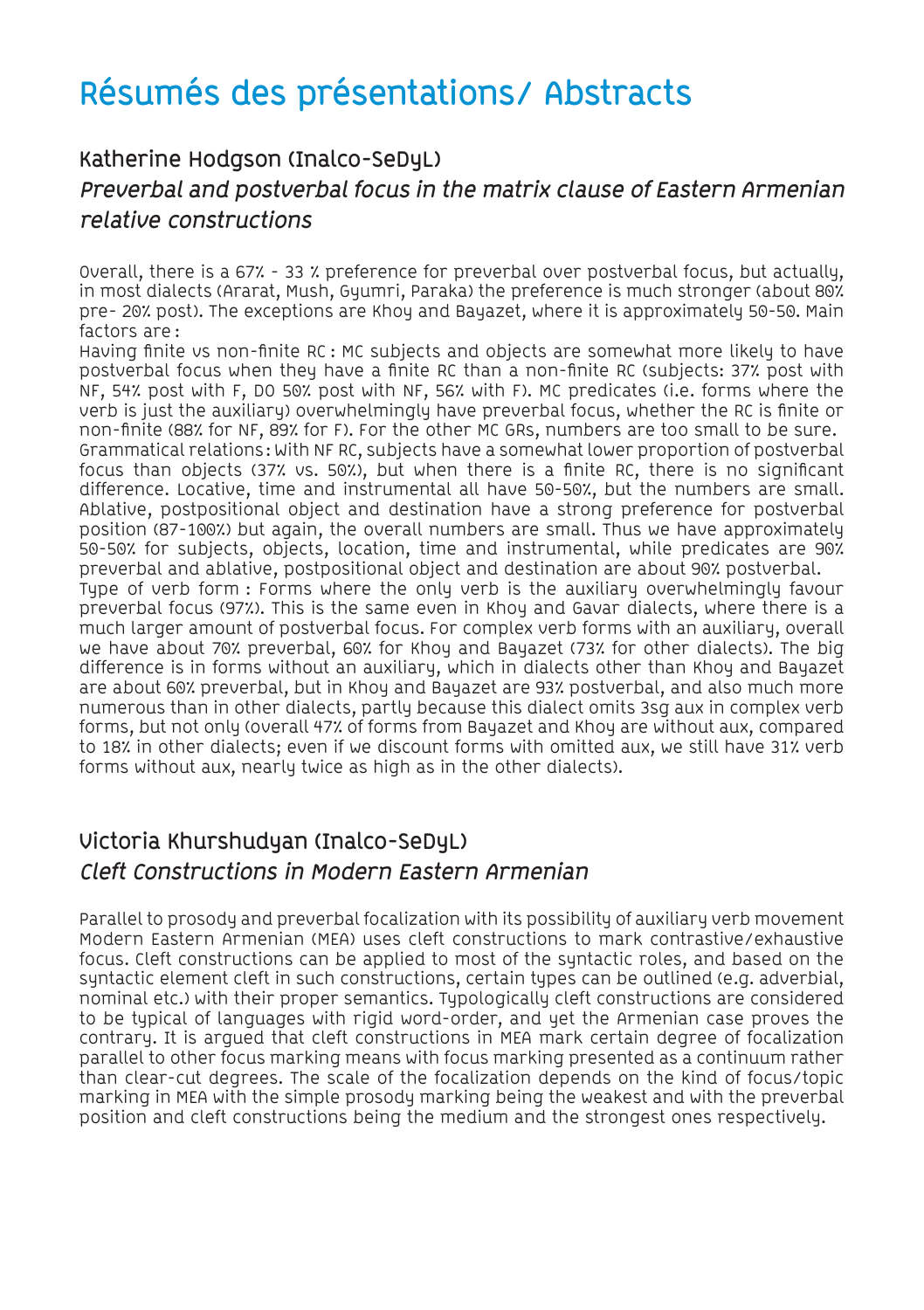### **Agnes Korn (CNRS-MII) Goals and other post-verbal arguments in Balochi and Bashkardi**

This paper builds on HAIG 2014, who shows that the post-verbal position of "goal" arguments is very common in Kurdish varieties, and regular in Kurmanji. I will contrast his findings with those from two other Western Ir. languages, confirming the main point of HAIG's argument and contributing precisions on some part of it. As noted by (Haig 2015:408), languages that share the combination of (1) OV word order, prepositions and noun-genitive order are very rare cross-linguistically. Only eight among the 1142 languages in the sample of (Dryer 2013) show this configuration, of which three belong to the Western Iranian group (viz. Persian, Tajik and Central Kurdish), and one is an Aramaic variety under strong Iranian influence. HAIG concludes that Western Iranian is an "outlier" of an (otherwise) "OV/postposition/GN block" and the configuration in (1) is likely to be due to language contact (Haig 2015:410), Kurdish and NENA (Northeastern Neo-Aramaic) being the cases in point that he studies. Haig proceeds to argue that Kurdish (and some more closely related Ir. varieties) and NENA developed the combination of OV and post-verbal goals under strong mutual influence, yielding a pattern that is unusual for both (otherwise head-initial) Semitic and (head-final) Iranian. This can also be seen in the fact that postverbal goals are regular in Kurdish varieties in the area of Semitic influence and less generalised in other Kurdish (and related) varieties. In Haig's article, these include the goal of verbs of motion as well as recipients of "give"-verbs and addressees of speech verbs (Haig 2015:413). In some of the varieties, the position of the goal argument (and/or its being human or nun-human) can determine whether a preposition is used; for instance, the postverbal position being typical for goals, prepositions are not used in some varieties while they would be on preverbal goals (Haig 2015:416–421). I argue that Bashkardi (a group of dialects spoken in the province of Hormozgan) and Balochi (spoken in the far south-east of the Ir. sphere) represent cases of contrast that might shed some light on Haig's results. Differently from Kurmanji or NENA, both are not in an area of strong contact with Semitic and Turkic languages. Crucially, Bashkardi shares the features in (1). Balochi, on the other hand, shares the features only partly: traditionally it largely is a member of the "OV/postposition/GN block", although the dialects of Sistan, Afghanistan and Turkmenistan have moved towards the Persian model. Differently from what Haig observes for Kurmanji, the postverbal position is not grammaticalised for goals in these two languages, but it is the most frequent position for goals of verbs of motion and occurs with and without adpositions. Lower on the frequency scale are other postverbal goals, viz. indirect objects. These overlap with direct objects that, contrary to Haig's findings, are likewise not infrequently found in this position. Another type of arguments that is frequently postposed are other types of movements (e.g. coming from somewhere) and other types of location (non-directional) and related metaphoric expressions, suggesting that goal-related patterns might not be the only types of argument for which there is maybe a cognitive reason to be placed postverbally.

DRYER, MATTHEW S. 2013. Relationship between the Order of Object and Verb and the Order of Adposition and Noun Phrase. The World Atlas of Language Structures Online, ed. by Matthew S. Dryer and Martin Haspelmath. Leipzig: Max Planck Institute for Evolutionary Anthropology. https://wals.info/chapter/95.

HAIG, GEOFFREY. 2015. Verb-Goal (VG) Word Order in Kurdish and Neo-Aramaic: Typological and Areal Considerations. Neo-Aramaic and its linguistic context, ed. by Geoffrey Khan and Lidia Napiorkowska, 407–425. Neo-Aramaic Studies 14. Gorgias.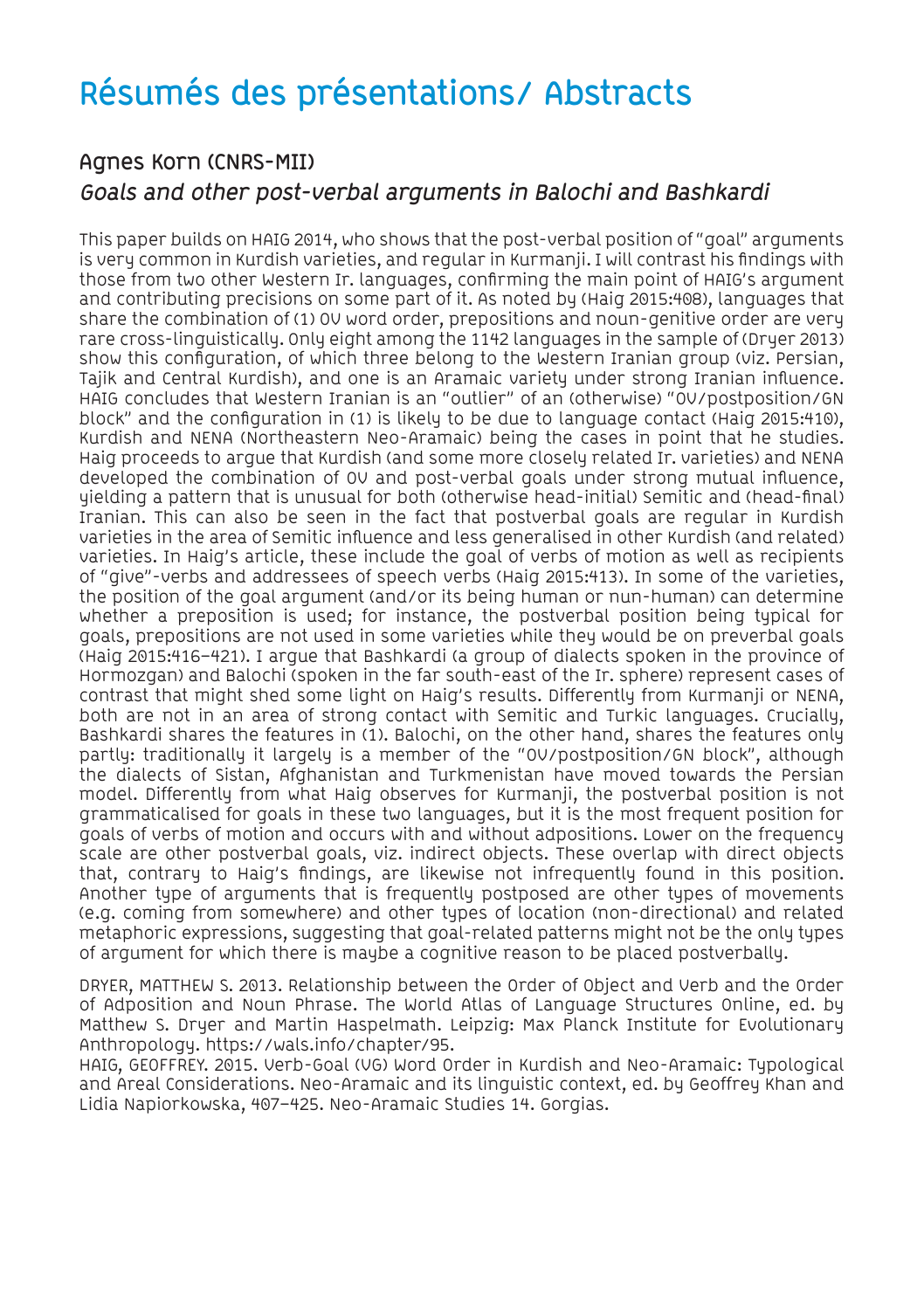# **Amina Mettouchi (Ecole Pratique des Hautes Etudes, CNRS - LLACAN) Of chickens and eggs : Objects as constructs in Kabyle (Berber)**

What if objects were not given categories, but constructs ? What if word order was not a scrambling device, but a formal coding means ?

Instead of taking the grammatical category 'object' for granted, my purpose in this talk will be to define it language-internally for Kabyle, and suggest that a systematic empirical treatment of relationships between noun phrases and predicates can unveil rich interactions between linguistic properties of languages.

More specifically, I will show that a separate characterization of noun phrases and pronouns referring to undergoers, together with the analysis of the formal means involved in their coding (morphology, prosody, linear ordering) and of associated cognitive processing traces (disfluencies), allows a more precise analysis of the interaction between grammatical categories and information structure in Kabyle.

Ultimately, the function of construction under investigation for the workshop, « OV » (for me  $INABS-NGI$  V-Pro:RU-NGIJ, where N = noun, ABS = absolute state, NG = number-gender marking, Pro = bound pronoun, RU = referential undergoer, and square brackets indicating a single intonation contour) will be discussed in terms of information structure in Kabyle.

### **Marie-Anne Moreaux (ERTIM - INALCO) L'allemand, langue V2, OV, ou ni l'un ni l'autre ?**

L'allemand est actuellement réputé pour être une langue SOV. La littérature traitant de l'ordre des mots et des groupes dans la phrase ainsi que de la position du verbe dans cette langue est abondante. Les perspectives théoriques sont diverses. D'un point de vue strictement descriptif, indépendamment de toutes considérations théoriques, de manière générale on observe que la partie conjuguée du groupe verbal se trouve (1) en deuxième position dans les phrases déclaratives. N'importe quel groupe syntaxique peut occuper la première position (groupe nominal, adverbial, conjonctionnel, infinitif … exerçant la fonction sujet, objet, ou une fonction circonstancielle), (2) en première position dans les phrases injonctives, interrogatives et exclamatives, (3) en dernière position dans les groupes conjonctionnels. On admet assez généralement que la disposition linéaire des groupes est contrainte par un ordre de référence, caractérisé par la position finale de la partie conjuguée du verbe et marque d'un énoncé dit « neutre », non marqué. Un grand nombre de conceptions théoriques s'appuient de plus sur le fait que la phrase allemande serait organisée topologiquement en différents champs prédéterminés : un champ initial (Vorfeld), un champ central (Mittelfeld) et un champ final (Nachfeld), La partie conjuguée du verbe est vue comme une borne entre le Vorfeld et le Mittelfeld lorsque la partie conjuguée du verbe est en position seconde, entre le Mittelfeld et le Nachfeld lorsqu'elle est en position finale. Il n'est cependant pas toujours aisé de comprendre en croisant ces deux critères, ordre de base et organisation topologique, si le positionnement des groupes sur l'ordre linéaire est du ressort de la structure syntagmatique ou d'une structure provoquée par la distribution de l'information. Nous souhaitons montrer que l'ordonnancement des groupes n'est pas déterminé a priori, mais est fondamentalement dépendant du contexte d'énonciation. C'est à partir de la structure des groupes conjonctionnels considérés comme représentant un ordre de base (Grundordnung) que cela est le plus évident, en remontant l'enchaînement des déterminations depuis la partie conjuguée du verbe en position finale. En cela l'allemand serait bien une langue à verbe final.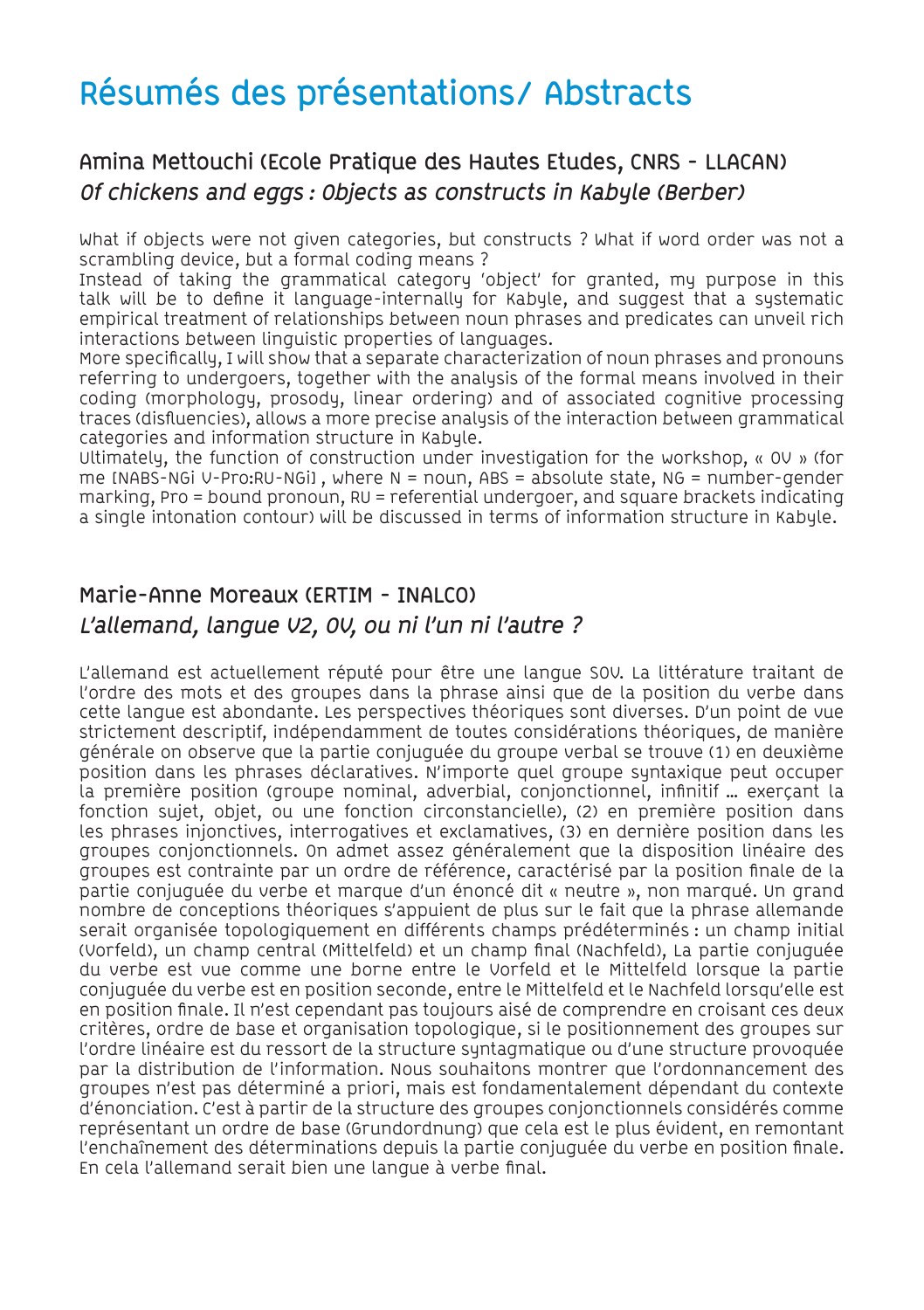### **Annie Montaut (Inalco-SeDyL)**

### **Shahid Kapur-ERG a.acheté 5 millions-de un duplex: que sont ces objets 'post-rhème' des langues dites SOV ?**

Post verbal elements in Hindi, a language usually considered SOV with some consistent arguments (prenominal relative, preverbal preferred focus position, postpositional) are usually analyzed, like in Tamil, as afterthoughts, antitopic or emphatic (for Tamil, cf. Herring). Given the fact that the focus is normally preverbal, and that the non-focalized object normally occurs in the preverbal position, one can expect that the object moves somewhere else when focalized – if not in situ focalized, which is always a possibility in Hindi, mainly with corrective interpretation. Similarly, postverbal subjects of intransitive sentences can be considered a device for focalizing intransitive subjects – again, if not in situ focalized. However, one can also find transitive subjects in the right periphery, and the fact that postverbal subjects and postverbal objects occur with very similar semantic effects and in very similar contexts in titles calls for a specific explanation.

In the written press, the order VO (and VS) indeed occurs only in the titles of articles and are always reformulated within a « canonical » order in the body of the article which gives the information required to document the title. That suggests that the « non-canonical » order of the title, whether the object, or the subject, or an attributive constituent, are in the right periphery, have a specific function, distinct both from the "afterthought" and "backgrounding" functions. I will attempt to clarify the notion of « emphasis » (Herring 1994) which operates here in such clause internal postverbal constituents, arguing that not only the postverbal constituent is emphasized, but also the verb itself, and both constituents are both given a special status, which is particularly clear when O and V form a more or less idiomatic verbal locution (complex predicate with light verb) usually considered as a single unit (giraftar dena "court arrest", istifa dena "give demission", adesh dena "give order", mazbut karna "reinforce"). The reordering of such OV sequences into VO makes both constituents available for stress enhancing the fact that they are autonomous constituents even in so-called verbo-nominal locutions. The meaning attached to the VO order in titles amounts to call to the reader's attention the process presented as a breaking news/shocking fact (surprise effect?), further elaborated in the body of the paper as explainable/descriptible.

 Skopeteas, Stavros. 2012. The empirical investigation of information. In The expression of information structure. Krifka M, Musan R (Eds), 216-246. Berlin: Mouton De Gruyter.

Skopeteas, Stavros and Gisbert Fanselow. 2009. Effects of givenness and constraints on free word order. In Information Structure from Different Perspectives, Malte Zimmerman and Caroline Féry (eds.), 307–331. Oxford: Oxford University Press.

Herring, Susan C. 1994. Afterthoughts, antitopics, and emphasis: The syntacticization of postverbal position in Tamil. In Theoretical Perspectives on Word Orderin Asian Languages, Miriam Butt, Tracy Holloway King and Gillian Ramchand (eds.), 119–152. Stanford: Center for the Study of Language and Information Publications.

Herring, Susan C. and John C. Paolillo.1995. Focus position in SOV languages. In Word Order in Discourse, Pamela Downing and Michael Noonan (eds.), 163–198. Amsterdam: Benjamins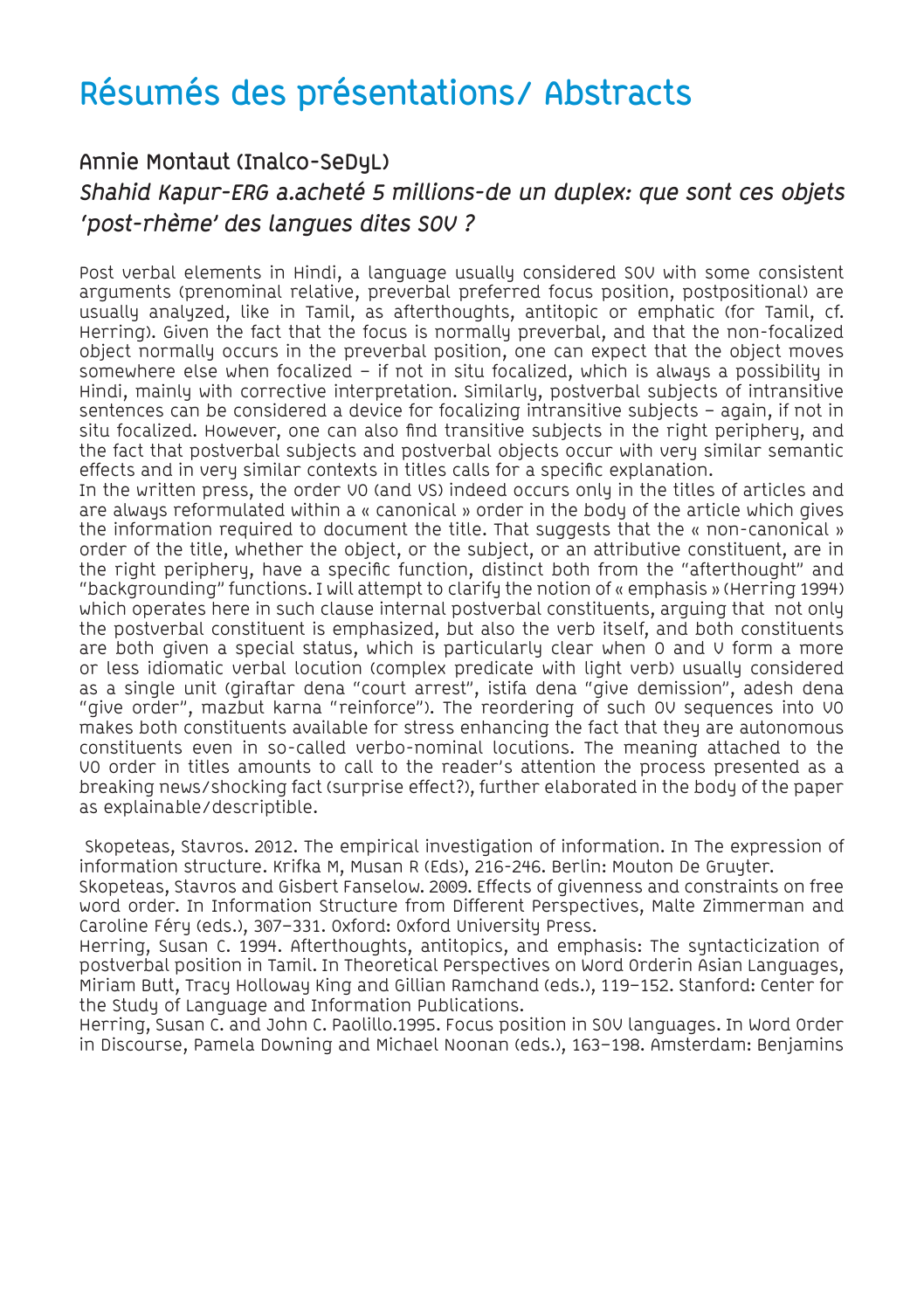### **Odile Roth (Inalco-CRLAO)**

### **A preliminary investigation on preverbal polar question marker i in spoken Jinghpo**

Polar question markers in Jinghpo have been paid little attention so far, as they are generally treated alongside with interrogative mood within the complex system of sentence final particles (SFP) that provide slots for person, number, direction, aspect and mood (Dai and Xu 1992; Dai and Diehl 2003; Dai 2012). However, following the simplification of the system of SFP already noticed by Dai (2012), some interrogative markers, among which the polar question marker i, have split from the SFP and can now occur outside the verb complex in modern Jinghpo (Kurabe 2016). As expected for an OV Tibeto-Burman language (Dryer 2003), these markers are found at the end of interrogative sentences. In this paper, we present new fieldwork data exhibiting an unexpected preverbal use of the polar question marker i in Tongbiguan (China) spoken Jinghpo. Although both orders are widely attested among speakers, restrictions on the use of preverbal i allow us to think that it is only licensed under specific context configurations.

Dai, Qingxia. 2012. Jingpoyu cankao yufa (A Reference Grammar of Jingpo). Beijing: China Social Sciences Press.

Dai, Qingxia and Diehl, Lon. 2003."Jinghpo" in Graham Thurgood and Randy LaPolla (eds), The Sino-Tibetan languages, London: Routledge, 401-408.

Dai, Qingxia and Xu, Xijian. 1992. Jingpoyu yufa (A grammar of Jinghpo). Beijing: Zhongyang Minzu chubanshe.

Dryer, Matthew. 2003. "Word order in Sino-tibetan languages from a typological and geographical perspective", in Graham Thurgood and Randy LaPolla (eds), The Sino-Tibetan languages, London: Routledge, 43-55.

Kurabe, Keita. 2016. A grammar of Jinghpaw from Northern Burma. Unpublished dissertation. Kyoto University.

### **Ioanna Sitaridou (University of Cambridge) Never just contact: The rise of final auxiliaries in Asia Minor Greek**

In this talk (which is joint work with Nicolaos Neocleous), we investigate the diachronic developments that gave rise to final auxiliaries in Asia Minor Greek, a cluster of Greek varieties originally spoken in the area historically known as Asia Minor (present-day Anatolia, Turkey). We propose that the original source for the final auxiliaries is to be found in Hellenistic Greek for conditionals, whereas it can be traced back to Medieval Greek for pluperfects. Despite the Greek source of this change, the development from pragmatically marked V-AUX to pragmatically unmarked V-AUX in Asia Minor Greek seems to be contactinduced. There is strong indication that an Asia Minor Greek variety, namely (some variety of) Cappadocian, changed from harmonic head-initial to harmonic head-final. In minimalist terms, we propose that attrition, one of the ways that language contact manifests itself, targets LF-interpretable features; from this point onwards contact may or may not ensue depending on the feature (mis)match between the two languages.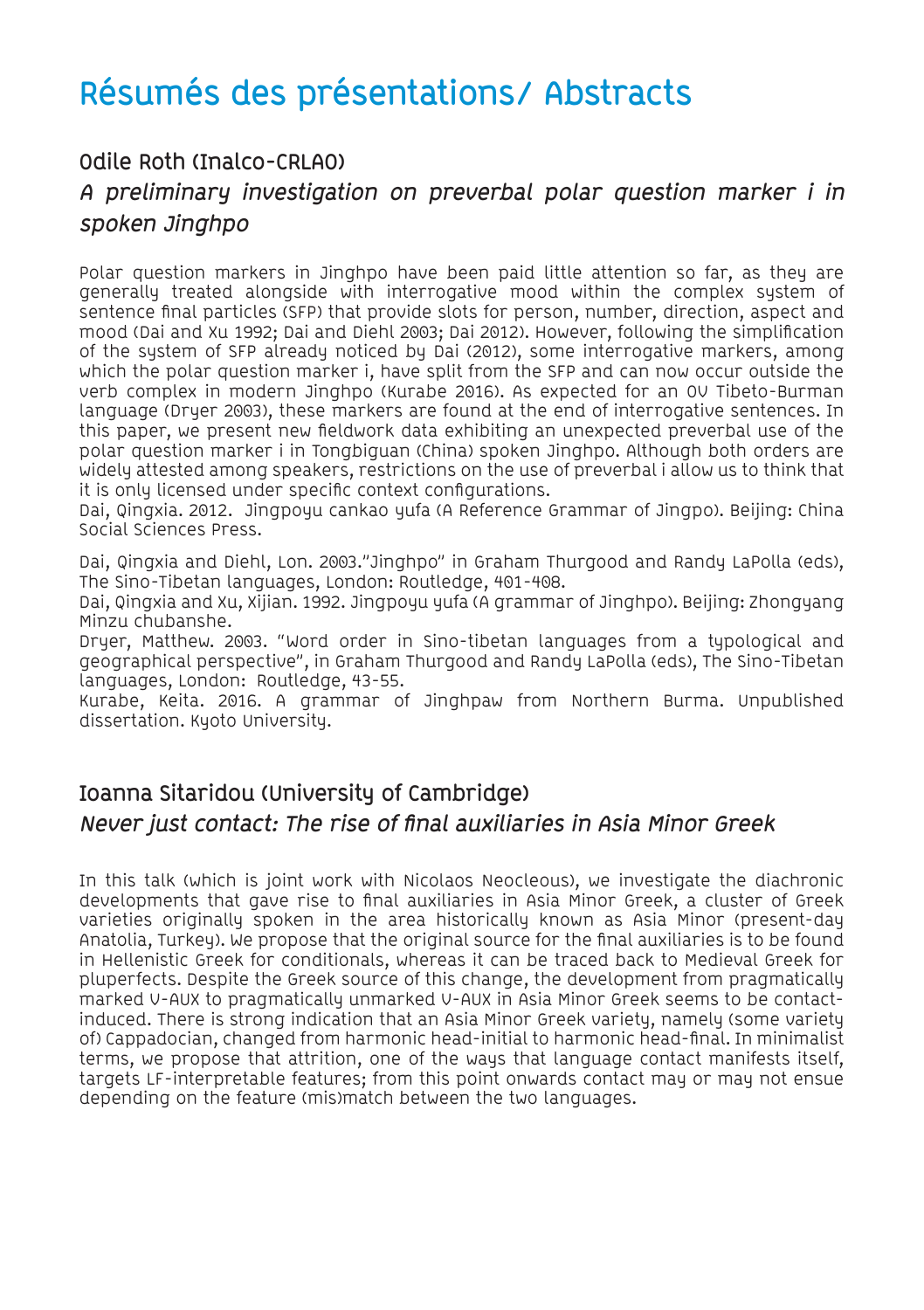# **Stavros Skopeteas (University of Göttingen) Narrow focus in V-final languages**

The aim of this talk is to offer an overview of the cross-linguistic variation in expressing focus in OV languages. The main idea is that syntactic variation between several subtypes of OV determines the available linearization options. The sources of this variation are syntactic in nature, i.e., they do not depend on information structure but they finally determine the possibilities of expressing information structure. Speakers exploit the syntactic possibilities for discourse purposes, i.e., apply discourse templates (such as topic-comment and focus-background) to linearization options that are made available by the syntax.

FOCUS-VERB ADJACENCY. Probably the most robust generalization across V-final languages: the focused constituent preferably appears left adjacent to the V (if this is allowed by the syntax). This phenomenon is reported for very different languages, e.g., Turkish, Japanese, Basque, Georgian, Classical Latin, etc.

POSTVERBAL DOMAIN. A first source of variation between OV languages relates to the rigidity of the clause-final placement of the verb. Postverbal material can be limited to afterthoughts, as in East Asian OV languages such as Korean and Japanese. Other OV languages, such as Turkish, allow for postverbal constituents with a crucial restriction: postverbal material cannot be stressed, which straightforwardly restricts the available focus options. A further class of OV languages, such as Georgian and Eastern Armenian allows for postverbal foci: these languages have substantial word order flexibility and cannot be easily distinguished from VO languages (since both OV and VO appear without contextual restrictions). The argumentation that these languages are OV in nature does not relate to word order frequencies but rather to general preferences in the directionality of several classes of syntactic projections (adverbs, complex verb constructions, etc.).

OV FLEXIBILITY. A further dimension of variation is the flexibility of the OV sequence (which is not necessarily a syntactic constituent in all OV languages). Some OV languages (e.g., Basque) allow for adverbs to intervene between the O and the V, while other languages (e.g., the Chibchan languages of the Isthmian branch: Cabécar, Teribe, etc.) prevent such interventions. This distinction has implications for the focus options: focus on the subject of a transitive verb is expressed through OSFOCV or SFOCVO in languages like Basque and Georgian, satisfying the preference for foci to be left adjacent to the verb. In the Isthmian languages, O and V cannot be separated to the effect that the only possibilities for subject focus are SFOCOV and OVSFOC.

IN SITU FOCUS. Some OV languages (e.g., Turkish and Eastern Armenian) allow for an additional option: in the canonical order, every constituent can be focused in situ (without word order deviations). This possibility creates additional focus options that may have particular interpretative properties (very likely in corrective focus).

LEFT-PERIPHERAL FOCUS. A frequent phenomenon in VO languages is the presence of an articulated left periphery, providing positions for foci and topics (see Italian, Hungarian, Greek). The corresponding pattern in an OV language would be a focus position preceding the subject (FocSOV). OV languages with this property are almost inexistent (examples of this possibility in West African languages will be presented/discussed in the talk).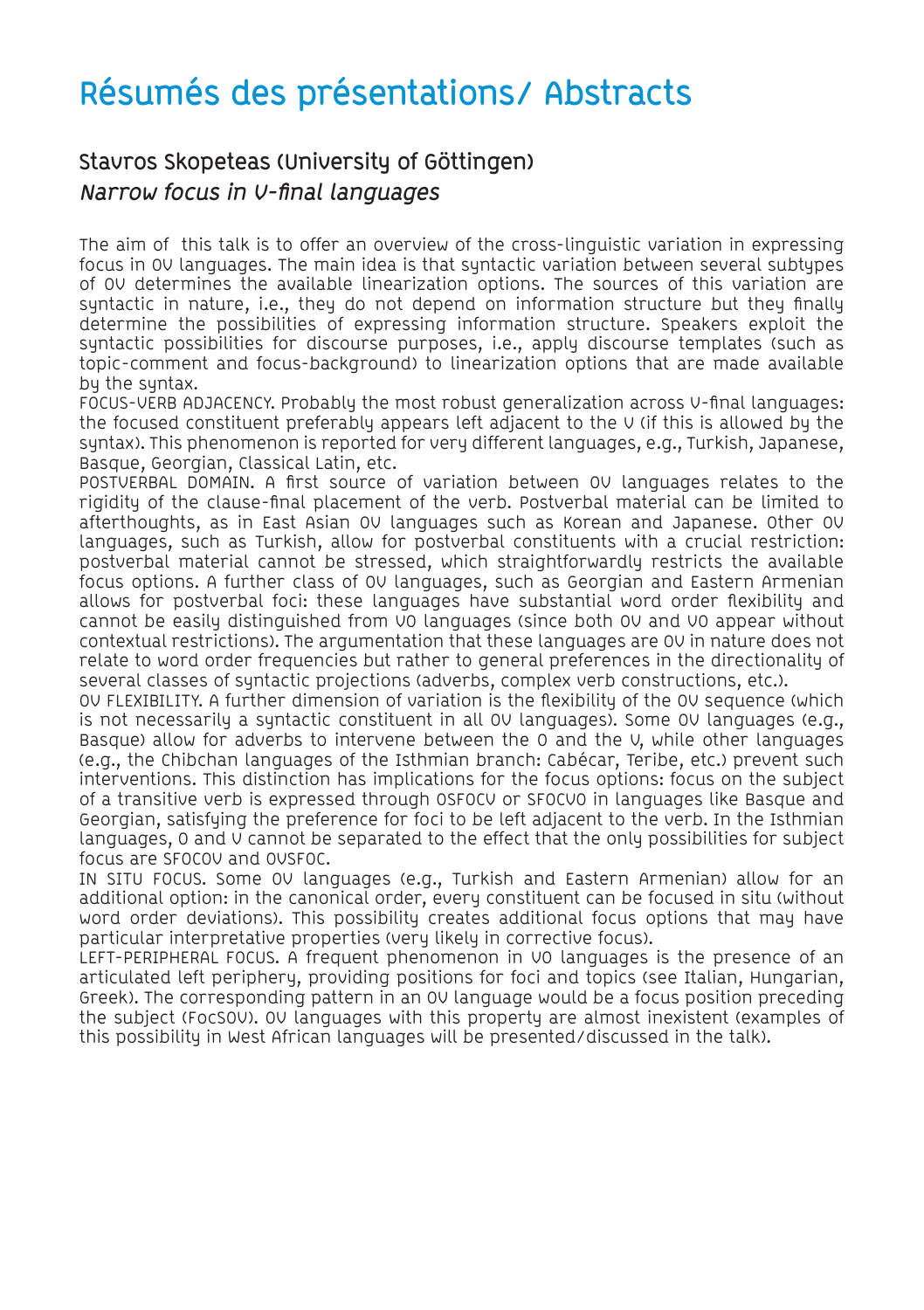### **Tabita Toparlak (Université Sorbonne-Nouvelle) Are there focusless sentences in Western Armenian?**

Based on our spontaneous corpus, the intonational properties (the f0 movement) of default and marked foci are studied. The location of "focus" in the utterance, and its characteristics compared to non-focal elements. We also studied whether the word order is susceptible to the realization of focus or not.

### **Martine Vanhove, Llacan (CNRS-LLACAN) Are there focusless sentences in Western Armenian?**

Beja (North-Cushitic, Afro-Asiatic) has an (S)OV basic word order, and has hardly any focusing or topicalizing segmental devices. Consequently, prosody plays a major role in information structuring, in particular to distinguish topicality vs syntactic functions of nominals.

This presentation will be based on a 3-hour corpus fully annotated and segmented into intonation units, and will be two-fold.

(i) It will first deal with VO and VS word orders where S and O may function as antitopic or as focus, depending on prosodic cues, namely melodic contours and presence or absence of a unit boundary and/or a pause.

(ii) In the second part I will look at the prosodic cues in SOV linear order that help distinguish between syntax and pramatics, in particular topicalization of S and O vs syntactic subject and object.